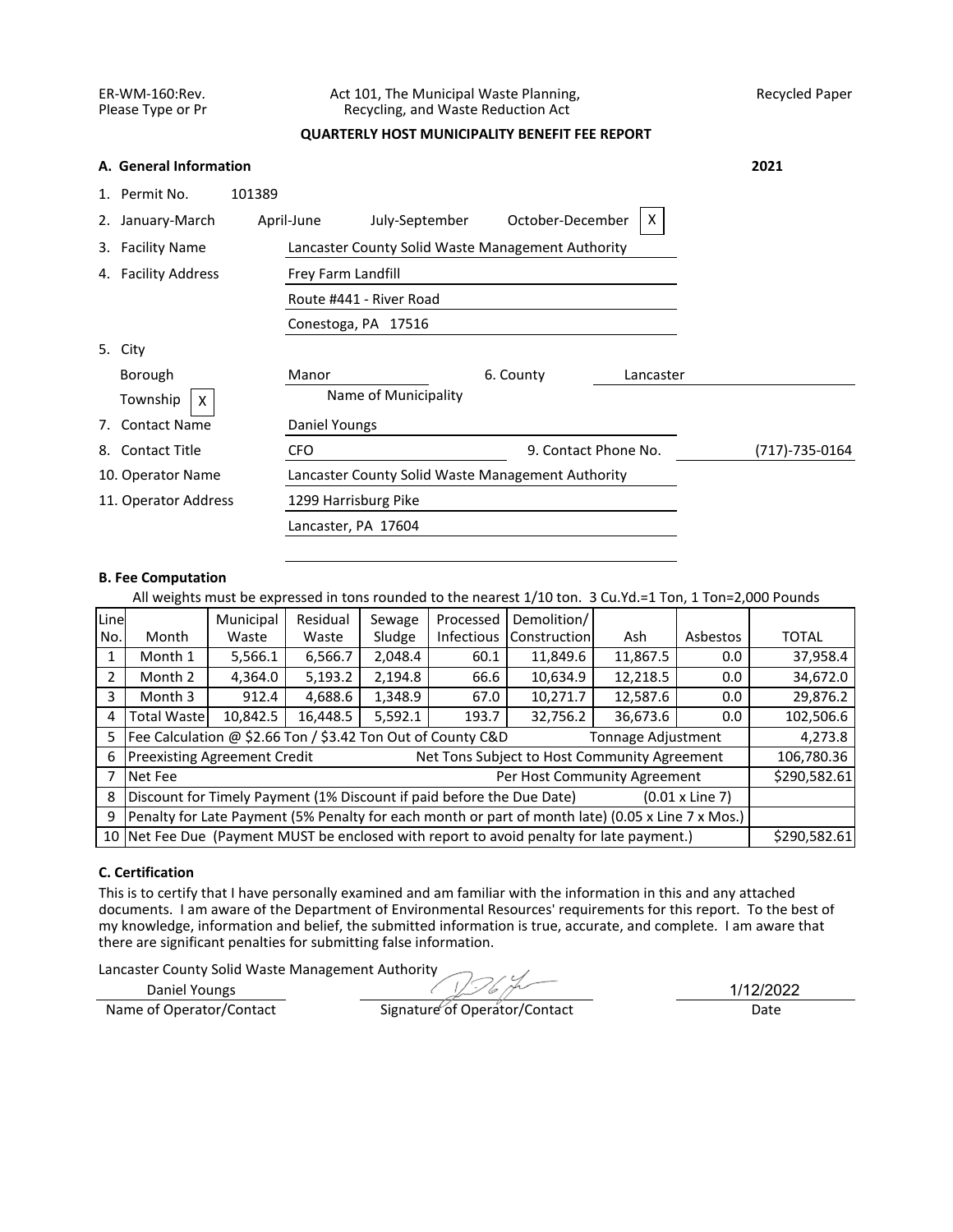

#### **Municipal Waste Landfill and Resource Recovery Quarterly Operations and Recycling Fee Report**

Report generated On : 01/12/2022 15:16:44PM

Page 1 of 4

#### **A. General Information**

- 1. Permit No. : 101389
- 2. Quarter : October-December
- 3. Year : 2021
- 4. Facility Information Change Indicator : No
- 5. Facility Name : LCSWMA FREY FARM LANDFILL
- 6. Facility Mailing Address : 1299 Harrisburg Pike, , Lancaster, PA 17604
- 7. Host Municipality :
- 8. County : LANCASTER
- 9. Facility Contact Name : Aaron Cutarelli
- 10. Phone No. : 717-874-4435

|                |                                                                                                                  |                               |                        |         |                                           | B <sub>11</sub> Recycling Fee Computation (check payable to Recycling Eynd) Express all <u>weights</u> in tons rounded to nearest ONE <sub>T En</sub> y Haton, (1), 3 Cu. Yd <sub>AUI</sub> Ton, 1 Ton 52,000 pounds. |                  |                  | Total            |  |  |
|----------------|------------------------------------------------------------------------------------------------------------------|-------------------------------|------------------------|---------|-------------------------------------------|-----------------------------------------------------------------------------------------------------------------------------------------------------------------------------------------------------------------------|------------------|------------------|------------------|--|--|
| No.            |                                                                                                                  | <b>Waste Weight</b><br>(tons) | Waste Weight<br>(tons) | (tons)  | Sludge Weight Infectious Weight<br>(tons) | <b>Construction Weight</b><br>(tons)                                                                                                                                                                                  | Weight<br>(tons) | Weight<br>(tons) | Weight<br>(tons) |  |  |
|                | October                                                                                                          | 5,566.2                       | 6,566.7                | 2,048.4 | 60.1                                      | 11,849.6                                                                                                                                                                                                              | 11,867.5         | 0.0              | 37,958.5         |  |  |
| $\overline{2}$ | November                                                                                                         | 4,364.0                       | 5,193.2                | 2,194.8 | 66.6                                      | 10,634.9                                                                                                                                                                                                              | 12,218.5         | 0.0              | 34,672.0         |  |  |
| 3              | December                                                                                                         | 912.4                         | 4,688.6                | 1,348.9 | 67.0                                      | 10,271.7                                                                                                                                                                                                              | 12,587.6         | 0.0              | 29,876.2         |  |  |
| $\overline{4}$ | Total                                                                                                            | 10,842.6                      | 16,448.5               | 5,592.1 | 193.7                                     | 32,756.2                                                                                                                                                                                                              | 36,673.6         | 0.0              | 102,506.7        |  |  |
| 5              | Nonprocessible Waste (Resource Recovery Facilities); Process Residue or ADC (Landfills) (Tons)<br>42,835.4       |                               |                        |         |                                           |                                                                                                                                                                                                                       |                  |                  |                  |  |  |
| 6              | 59,671.3<br>Net Waste (Tons)                                                                                     |                               |                        |         |                                           |                                                                                                                                                                                                                       |                  |                  |                  |  |  |
| $\tau$         | 119,342.60<br>Fee Calculation @\$2.00/Ton $(\$2.00*$ Line 6)                                                     |                               |                        |         |                                           |                                                                                                                                                                                                                       |                  |                  |                  |  |  |
| 8              | Discount for Timely Payment $(1.00\%$ Discount if paid before the Due Date) $(0.01 * Line 7)$                    |                               |                        |         |                                           |                                                                                                                                                                                                                       |                  |                  | 1,193.43         |  |  |
| 9              | 0.00<br>Penalty for Late payment (5.00% Penalty for each month or part of month late) (0.05 $*$ line 7 $*$ Mos.) |                               |                        |         |                                           |                                                                                                                                                                                                                       |                  |                  |                  |  |  |
| 10             | 0.00<br>Credit from Previous Overpayment (attach documentation to paper submission)                              |                               |                        |         |                                           |                                                                                                                                                                                                                       |                  |                  |                  |  |  |
| 11             | Net Fee Due (Payment MUST be enclosed with report to avoid penalty for late payment.)                            |                               |                        |         |                                           |                                                                                                                                                                                                                       |                  |                  | 118,149.17       |  |  |
|                |                                                                                                                  |                               |                        |         |                                           |                                                                                                                                                                                                                       |                  |                  |                  |  |  |

#### **C. Environmental Stewardship Fee Computation (landfills only; check payable to Environmental Stewardship Fund)**

102,506.7 Tons (from Line 4 TOTAL) \* \$ 0.25/ton = \$ 25,626.68 due.

#### **D. Disposal Fee Computation (landfills only; check payable to Environmental Stewardship Fund)**

102,506.7 Tons (from Line 4 TOTAL) , minus 42,835.4 Tons ash and nonprocessible waste from RRF used as ADC, minus 0.0 Tons hazardous waste converted to nonhazardous \* \$4.00/ton = \$ 238,685.20 due.

#### **E. Certification**

This is to certify that I have personally examined and am familiar with the information in this and any attached documents. To the best of my knowledge, information and belief, the submitted information is true, accurate a

**Name of Authorized Representative (Print) Signature of Authorized Representative Date (mm/dd/yy)**

Daniel Youngs 1/12/2022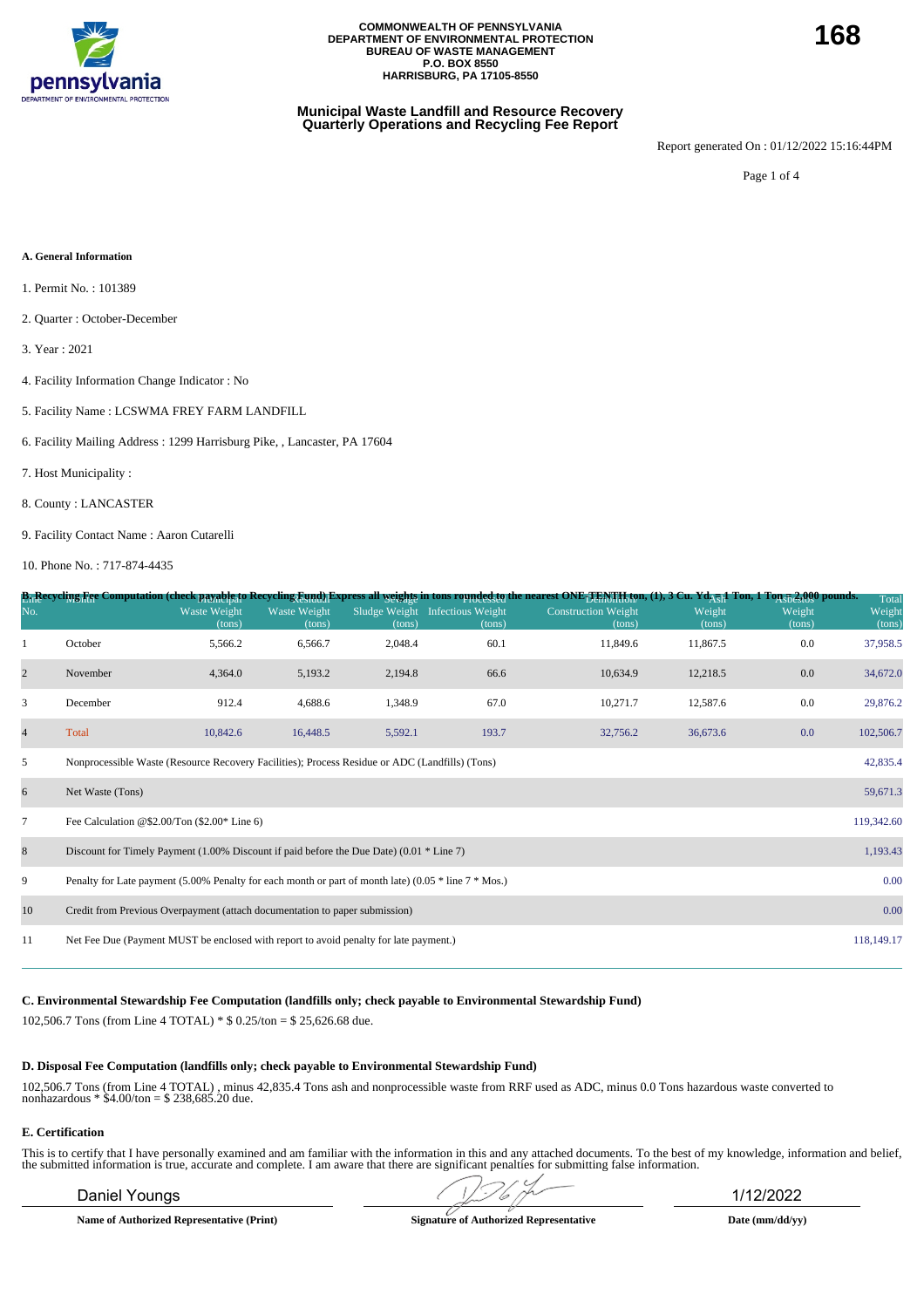

#### **Municipal Waste Landfill and Resource Recovery Quarterly Operations and Recycling Fee Report**

Report generated On : 01/12/2022 15:16:44PM

Page 2 of 4

#### **A. General Information**

- 1. Permit No. : 101389
- 2. Month : October
- 3. Year : 2021
- 4. Page : 1
- 5. Number of Days of Operation : 26

## **B. Monthly Operations Report**

Complete at least one worksheet for each month in quarter. Complete one line for each county within Pennsylvania from which you received waste and one line for<br>each state from which you received waste. Continue on addition

| Line<br>No.             | PA County Code<br>or State Abbrev.<br>If Out of State | Municipal<br>Waste Weight<br>(tons) | Residual<br>Waste Weight<br>(tons) | Sewage<br>Sludge Weight<br>(tons) | Processed<br>Infectious Weight<br>(tons) | Demolition/<br><b>Construction Weight</b><br>(tons) | Ash<br>Weight<br>(tons) | <b>Asbestos</b><br>Weight<br>(tons) | <b>Total</b><br>Weight<br>(tons) |
|-------------------------|-------------------------------------------------------|-------------------------------------|------------------------------------|-----------------------------------|------------------------------------------|-----------------------------------------------------|-------------------------|-------------------------------------|----------------------------------|
| $\mathbf{1}$            | $22\,$                                                | 0.0                                 | $0.0\,$                            | 0.0                               | $0.0\,$                                  | 3,102.6                                             | $0.0\,$                 | 0.0                                 | 3,102.6                          |
| $\overline{2}$          | 36                                                    | 5,566.2                             | 5,642.7                            | 2,048.4                           | 60.1                                     | 8,667.0                                             | 11,867.5                | $0.0\,$                             | 33,851.9                         |
| $\overline{\mathbf{3}}$ | 67                                                    | 0.0                                 | 924.0                              | $0.0\,$                           | $0.0\,$                                  | 80.0                                                | 0.0                     | $0.0\,$                             | 1,004.0                          |
| $\overline{4}$          |                                                       |                                     |                                    |                                   |                                          |                                                     |                         |                                     |                                  |
| $\mathfrak{S}$          |                                                       |                                     |                                    |                                   |                                          |                                                     |                         |                                     |                                  |
| 6                       |                                                       |                                     |                                    |                                   |                                          |                                                     |                         |                                     |                                  |
| $\overline{7}$          |                                                       |                                     |                                    |                                   |                                          |                                                     |                         |                                     |                                  |
| $\,8\,$                 |                                                       |                                     |                                    |                                   |                                          |                                                     |                         |                                     |                                  |
| 9                       |                                                       |                                     |                                    |                                   |                                          |                                                     |                         |                                     |                                  |
| 10                      |                                                       |                                     |                                    |                                   |                                          |                                                     |                         |                                     |                                  |
| 11                      |                                                       |                                     |                                    |                                   |                                          |                                                     |                         |                                     |                                  |
| 12                      |                                                       |                                     |                                    |                                   |                                          |                                                     |                         |                                     |                                  |
| 13                      | <b>Monthly Total</b>                                  | 5,566.2                             | 6,566.7                            | 2,048.4                           | 60.1                                     | 11,849.6                                            | 11,867.5                | 0.0                                 | 37,958.5                         |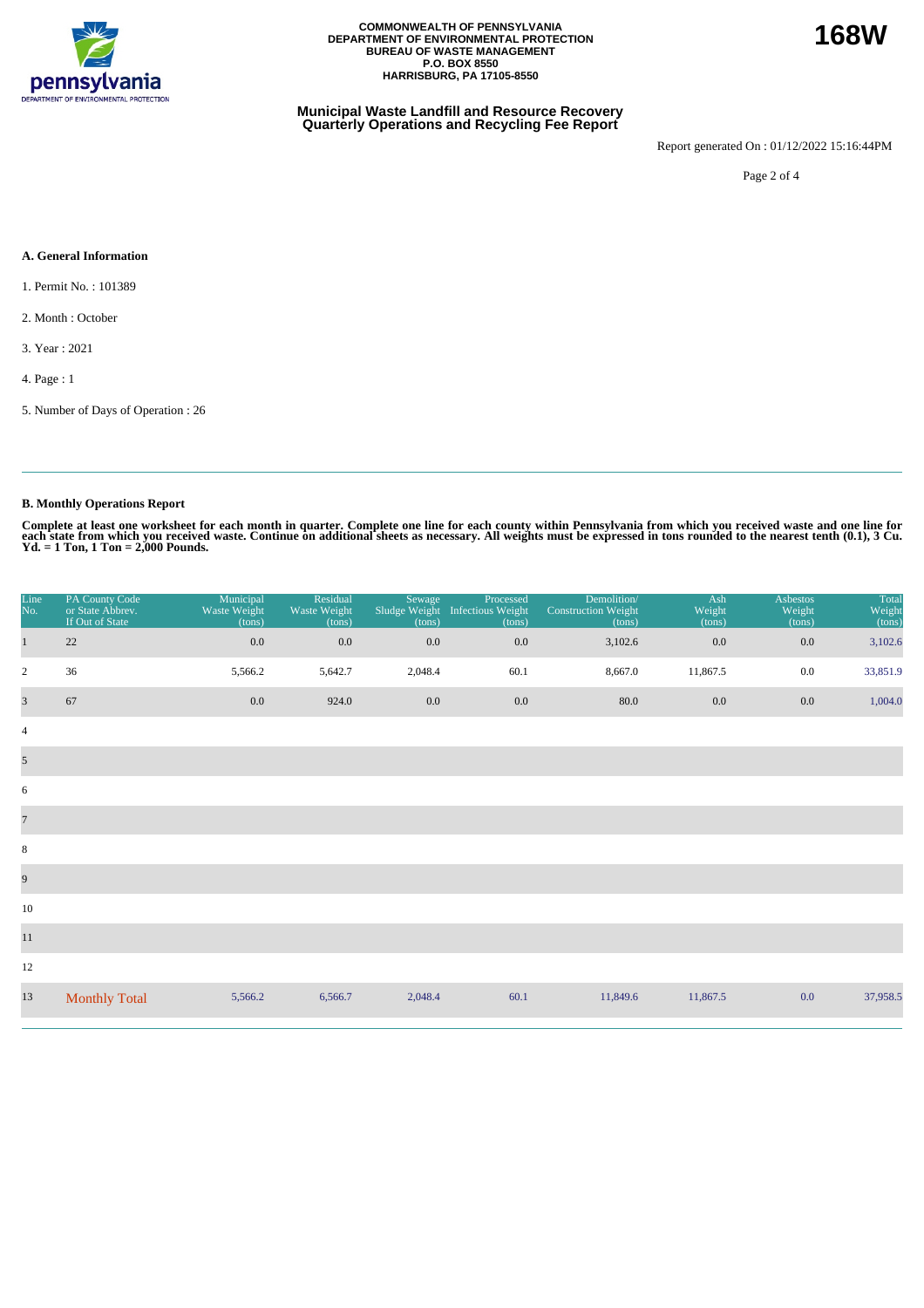

#### **Municipal Waste Landfill and Resource Recovery Quarterly Operations and Recycling Fee Report**

Report generated On : 01/12/2022 15:16:44PM

Page 3 of 4

#### **A. General Information**

- 1. Permit No. : 101389
- 2. Month : November
- 3. Year : 2021
- 4. Page : 2
- 5. Number of Days of Operation : 25

# **B. Monthly Operations Report**

Complete at least one worksheet for each month in quarter. Complete one line for each county within Pennsylvania from which you received waste and one line for<br>each state from which you received waste. Continue on addition

| Line<br>No.             | PA County Code<br>or State Abbrev.<br>If Out of State | Municipal<br>Waste Weight<br>(tons) | Residual<br>Waste Weight<br>(tons) | Sewage<br>Sludge Weight<br>(tons) | Processed<br>Infectious Weight<br>(tons) | Demolition/<br><b>Construction Weight</b><br>(tons) | Ash<br>Weight<br>(tons) | Asbestos<br>Weight<br>(tons) | Total<br>Weight<br>(tons) |
|-------------------------|-------------------------------------------------------|-------------------------------------|------------------------------------|-----------------------------------|------------------------------------------|-----------------------------------------------------|-------------------------|------------------------------|---------------------------|
| $\mathbf{1}$            | 22                                                    | $0.0\,$                             | $0.0\,$                            | 0.0                               | 0.0                                      | 2,895.0                                             | 0.0                     | 0.0                          | 2,895.0                   |
| $\sqrt{2}$              | 36                                                    | 4,364.0                             | 4,447.0                            | 2,194.8                           | 66.6                                     | 7,694.2                                             | 12,218.5                | $0.0\,$                      | 30,985.1                  |
| $\overline{\mathbf{3}}$ | 38                                                    | 0.0                                 | 20.1                               | 0.0                               | 0.0                                      | 0.0                                                 | 0.0                     | $0.0\,$                      | 20.1                      |
| $\overline{4}$          | 67                                                    | 0.0                                 | 726.1                              | $0.0\,$                           | $0.0\,$                                  | 45.7                                                | 0.0                     | 0.0                          | 771.8                     |
| $\overline{5}$          |                                                       |                                     |                                    |                                   |                                          |                                                     |                         |                              |                           |
| 6                       |                                                       |                                     |                                    |                                   |                                          |                                                     |                         |                              |                           |
| $\overline{7}$          |                                                       |                                     |                                    |                                   |                                          |                                                     |                         |                              |                           |
| $\,8\,$                 |                                                       |                                     |                                    |                                   |                                          |                                                     |                         |                              |                           |
| $\overline{9}$          |                                                       |                                     |                                    |                                   |                                          |                                                     |                         |                              |                           |
| 10                      |                                                       |                                     |                                    |                                   |                                          |                                                     |                         |                              |                           |
| $11\,$                  |                                                       |                                     |                                    |                                   |                                          |                                                     |                         |                              |                           |
| 12                      |                                                       |                                     |                                    |                                   |                                          |                                                     |                         |                              |                           |
| 13                      | <b>Monthly Total</b>                                  | 4,364.0                             | 5,193.2                            | 2,194.8                           | 66.6                                     | 10,634.9                                            | 12,218.5                | 0.0                          | 34,672.0                  |